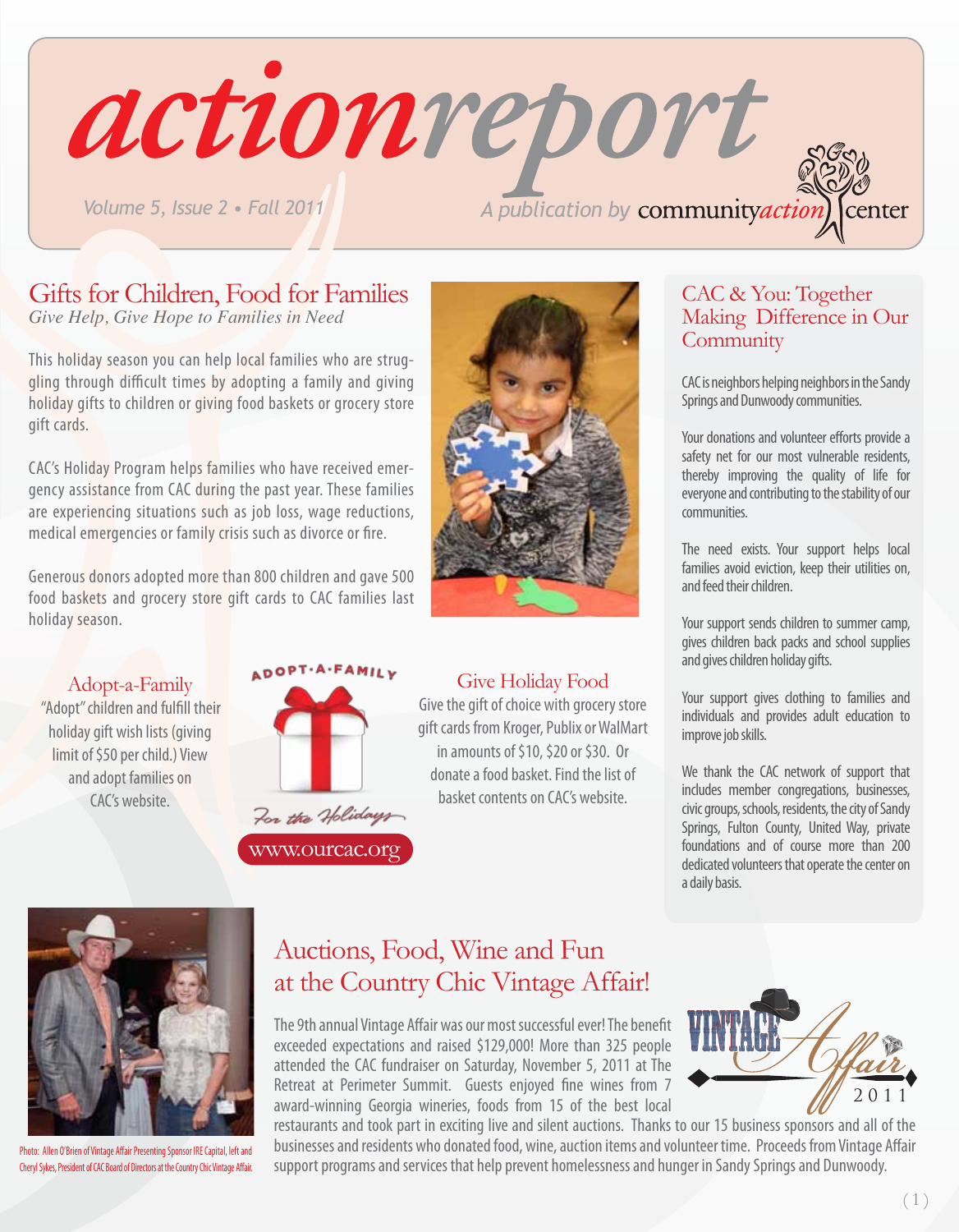#### CAC 2011 Board of Directors

Cheryl Sykes, President Jafra Cosmetics

Bob Levinson, Vice President Attorney at Law

Eric Carlson, Treasurer Gradient Services, Inc.

Terry Hartigan, Assistant Treasurer Gifford, Hillegass & Ingwersen

Judy Lehmann, Secretary Fidelity Federal Credit Union

Villard Bastien Attorney at Law

Shelly Dozier-Mckee Confetti Style

Joan Gill Redmond Volunteer Representative

Rev. Ron Gilreath Mt. Vernon Presbyterian Church

Catherine Lautenbacher Community Representative

Leticia Leinard Weidenhamer Cox Communications

Allen O'Brien IRE Capital Real Estate Investments

Bob Shumard Medical Doctor Associates

Myron Smith Temple Sinai

Stan Sonenshine Preferred Real State Funds LLC

Dawn Stark Leadership Sandy Springs

Van Westmoreland Westmoreland Company

# B o a r d I n v o l v e m e n t

## Volunteering to Help Others Get Ahead

The weather's bad, traffic is terrible, but CAC Board member Eric Carlson still makes it from his day time job as founder and CEO of Gradient Services, Inc., a financial consulting firm, to give volunteer time and teach an evening QuickBooks class at CAC.

All CAC adult education classes are taught by dedicated volunteers like Eric who give their time and expertise to help others get ahead in life. Classes are offered to clients and others, space permitting, and focus on enhancing life skills and job skills. Courses include English for



Successful Living, U.S. Citizenship Preparation, Intro to Computers, MicroSoft Excel, Powerpoint, QuickBooks, Public Speaking and Money Matters. About 300 adults a year enroll in CAC classes. Fall, Spring and Summer sessions conclude with "graduation" dinners to celebrate our students' successes. For information on becoming a volunteer teacher contact Amy at volunteers@ourcac.org.

## Neighbors Helping Neighbors

Bob and Carrie Shumard of Dunwoody have 4 children, so they know what it takes to feed a family. Bob, a CAC Board member for 6 years, and his family are members of North Atlanta Church of Christ which gives food to CAC monthly.

This holiday season in keeping with their congregation's efforts and their beliefs to serve God and their neighbors, the Shumards donated holiday food baskets for CAC families.

They brought together their extended family, neighbors, friends and members of their congregation and in one evening assembled



500 holiday food baskets to be distributed at CAC during the holiday season.

"In years past we were involved in charity work in downtown Atlanta, but it's great to be involved with CAC in our own neighborhood because there's plenty of good to do right here," said Shumard.

The Shumards thank Kroger on Dunwoody Club Drive and store manager Bill Schwartz for his assistance with this project.

### Member Congregations

Apostles Lutheran Church Atlanta North Seventh Day Adventists Church of St. Andrew Presbyterian Church of the Redeemer Congregation B'nai Torah Dunwoody Baptist Church Dunwoody Community Church Dunwoody United Methodist Church Episcopal Church of the Atonement First Baptist Church of Sandy Springs

Holy Innocents' Episcopal Church Kingswood United Methodist Church Mt. Vernon Baptist Church Mt. Vernon Presbyterian Church New Hope Church North Atlanta Church of Christ North Springs United Methodist Church Northwest Unitarian Universalist Rivercliff Lutheran Church Sandy Springs Christian Church (DOC)

Sandy Springs United Methodist Church Second Church of Christ, Scientist St. Barnabas Anglican Church St. John United Methodist Church St. Jude the Apostle Catholic Church St. Luke's Presbyterian Church Temple Emanu'el Temple Sinai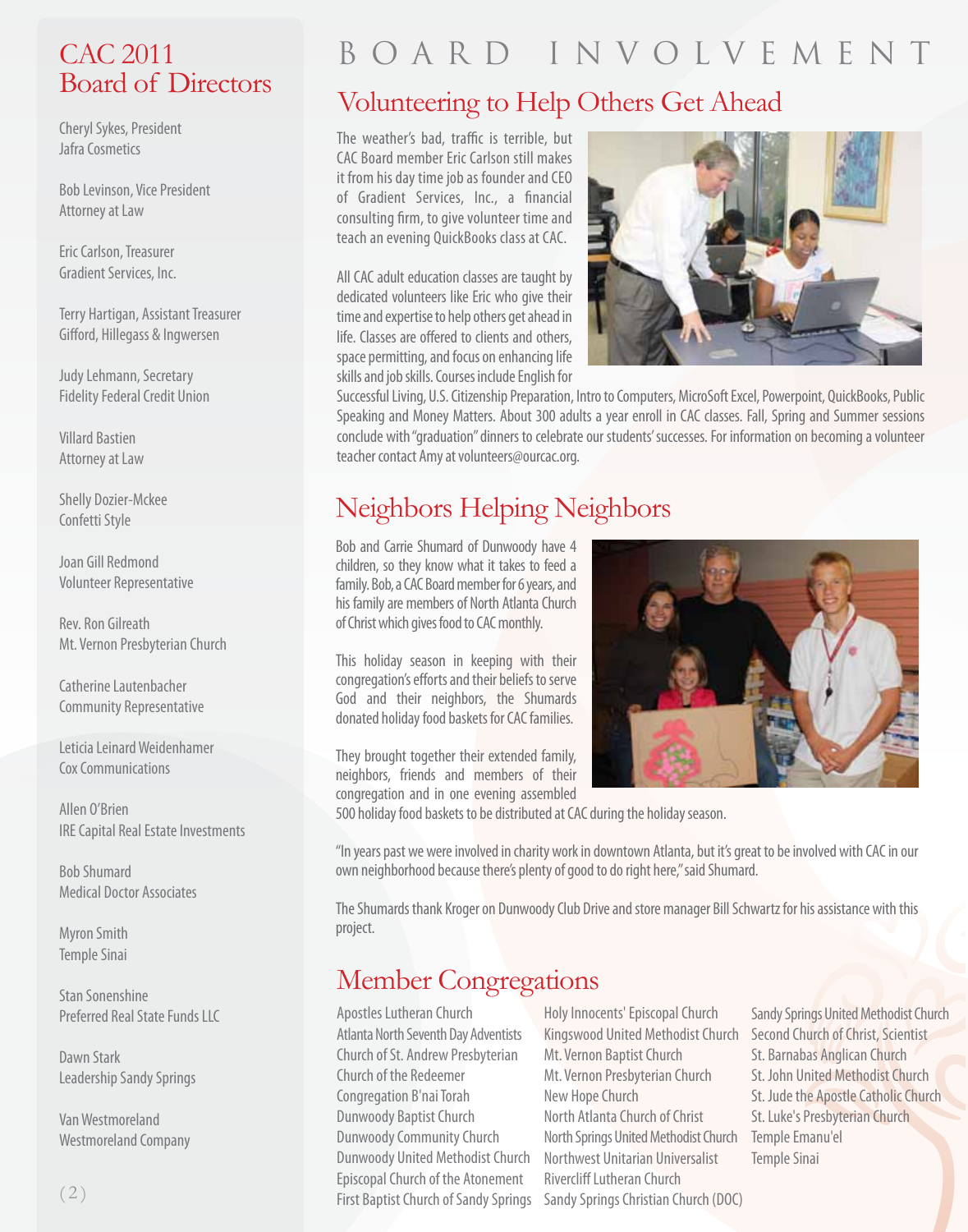



#### NEIGHBOR NEWSPAPERS



Host Committee members Joan Gill-Redmond, left, Amy Schlosser, Missy MacGinnitie and Nancy Berger. Wendy & Steve Smith, Allen & Melanie O'Brien of presenting sponsor IRE Capital





Owen and Joannie Dwoskin sample Three Sisters wine.



Enjoying a chat with the owner of Frogtown Cellars.



The Winton's embrace the Western theme!



Gigi's Cupcakes were a hit!















**SUSHI, TAP** 

51we æ



Food 101 is an annual favorite.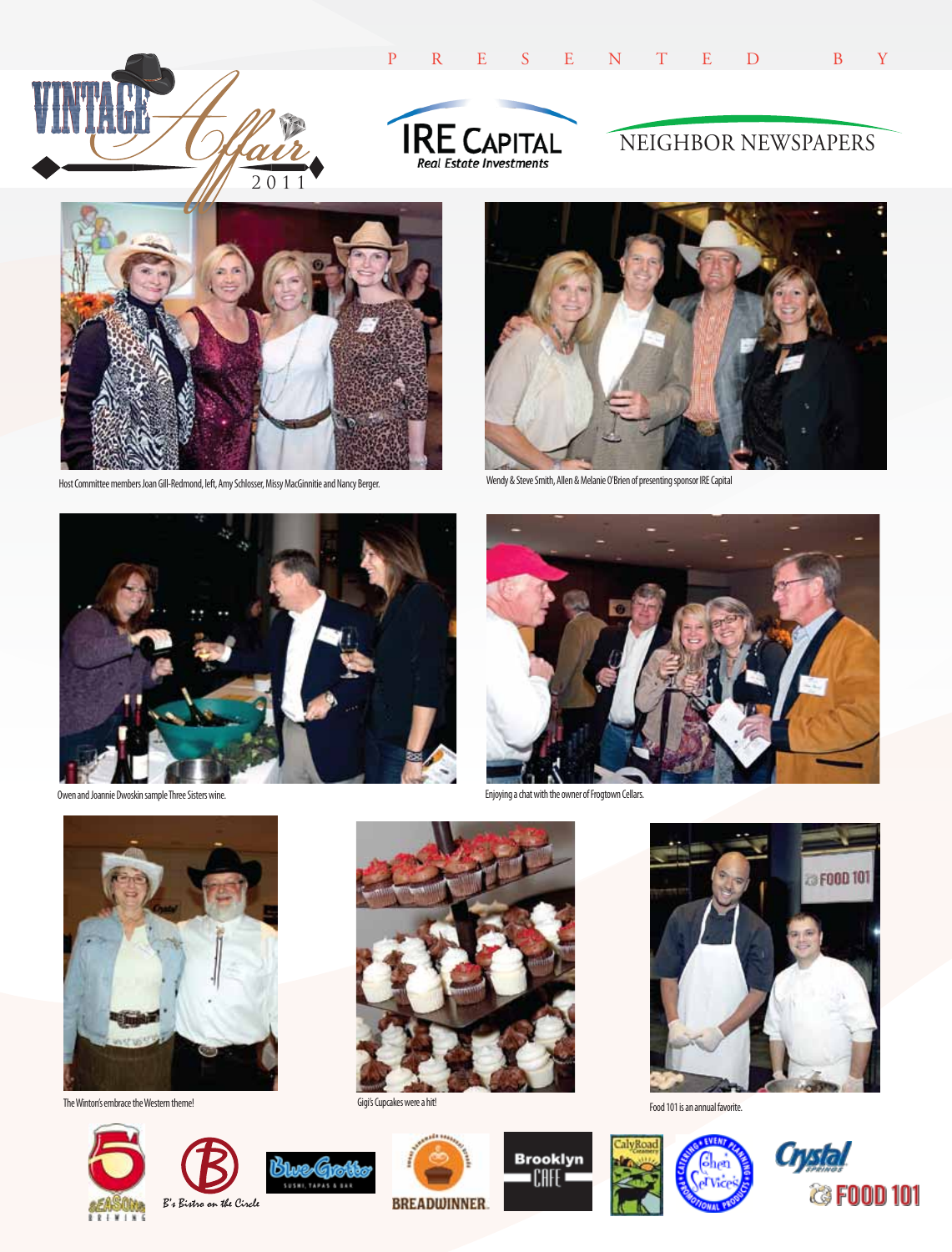



Sandy Springs Councilman John Paulson, left and his wife Mary, right, with Mayor Eva Galambos and Dr. John Galambos. Cathy Sareerem, left, Vintage Affair Chairwoman Catherine Lautenbacher, CAC President Cheryl Sykes and CA





Burt & the Bandits brought country music fun to Vintage Affair!



CAC board member Eric Carlson, center with hat, and friends.



Joyce and Tayla Washington



Award-winning Georgia wineries **James and Martha Davis** 















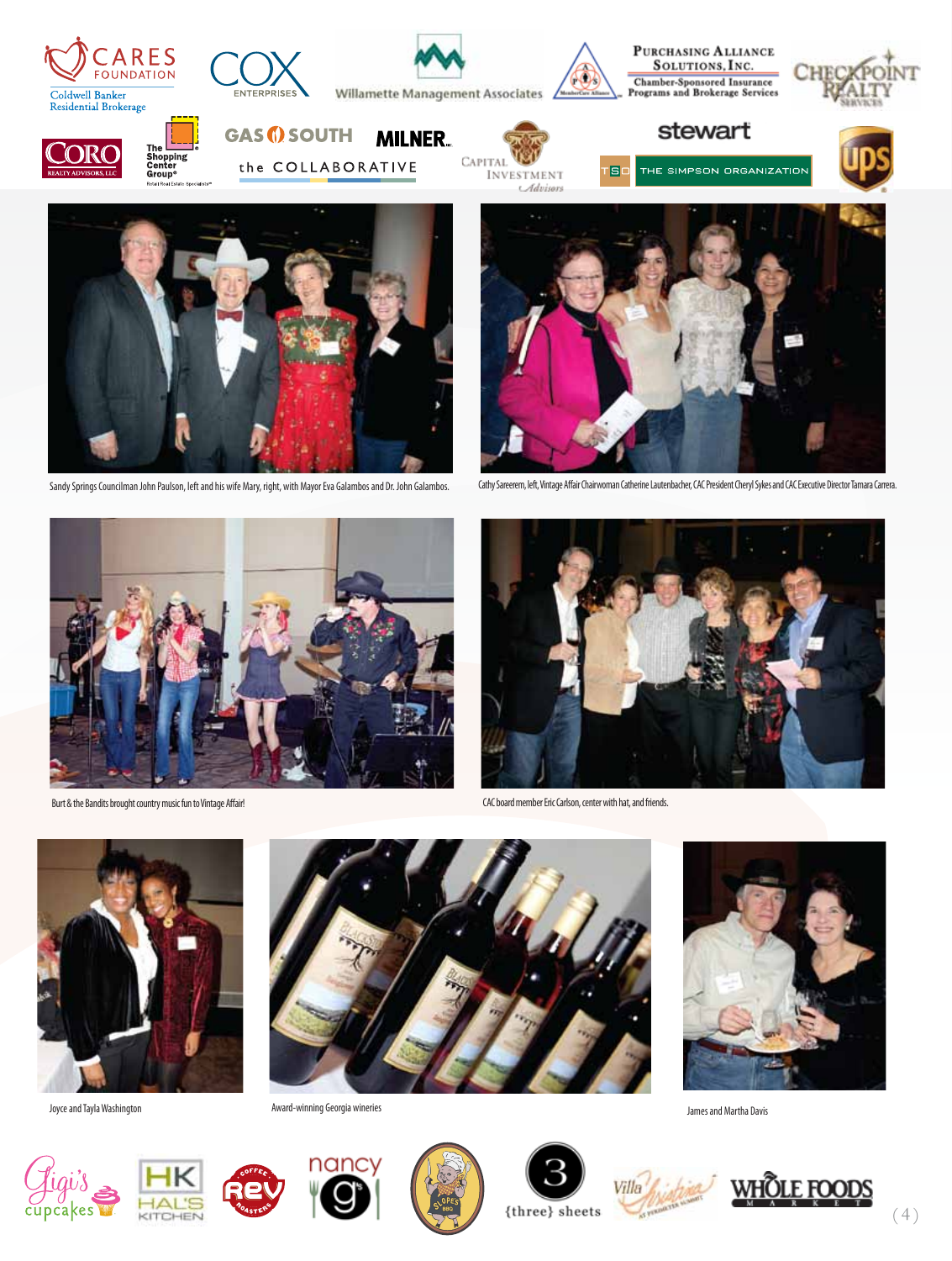

## Bridging the Gap

A single mother with two children lost her job and was unable to pay her rent and utility bills. In dire straits, she came to CAC for help. Upon reviewing her situation we gave her immediate temporary assistance so she could avoid eviction and also assisted her with obtaining longer term assistance so she could make ends meet. CAC assisted with paying her rent and referred her to other agencies to help with utility bills. Our client team helped her apply for government food stamps, gave her food from our pantry to take home that day and gave her weekly food pantry vouchers. We also gave her vouchers for clothing from the CAC Thrift Boutique for herself and her children. CAC helped bridge the gap for this family, helping to keep them in their home during their time of need. She now has a full time job as an office coordinator and is supporting her family.

### UPS Drive and Delivery



A recent UPS clothing drive for CAC collected more than 100 pairs of jeans and coats. Kevin, left, and Maureen Horgan and Tom Healy with his son Mike and other UPS employees volunteered to deliver, sort and hang their donation. They also sorted and hung additional bins and bags of clothing in the CAC Donation Center.

#### Students Learning Lessons



CAC welcomes school groups of all ages. These third graders from Holy Innocents' Episcopal School brought a food donation and got a lesson from CAC Volunteer Marion Rivers on why the food is needed and what CAC does. The kids put their food on the shelves and also inventoried school supply donations.

#### **YES! I WANT TO SUPPORT THE COMMUNITY ACTION CENTER!**

| <b>To invest in my community I (we) enclose a gift of:</b> Total Pledge: |  |                                  |  |                                                                                     | Amount Enclosed: |                                |                 |
|--------------------------------------------------------------------------|--|----------------------------------|--|-------------------------------------------------------------------------------------|------------------|--------------------------------|-----------------|
|                                                                          |  |                                  |  | Donor \$25 Friend \$50 Partner \$100 Advocate \$250 Benefactor \$500 Patron \$1,000 |                  | Pacesetter \$2,500             | Sponsor \$5,000 |
|                                                                          |  |                                  |  |                                                                                     |                  |                                |                 |
|                                                                          |  | In Honor of <u>Communication</u> |  |                                                                                     |                  |                                |                 |
|                                                                          |  |                                  |  |                                                                                     |                  |                                |                 |
|                                                                          |  |                                  |  |                                                                                     |                  |                                | <b>S</b>        |
| Address                                                                  |  |                                  |  |                                                                                     |                  |                                |                 |
| City                                                                     |  |                                  |  |                                                                                     | State            | Zip Code <b>Service School</b> |                 |
|                                                                          |  |                                  |  | Please help CAC by receiving newsletters by email only                              |                  |                                |                 |